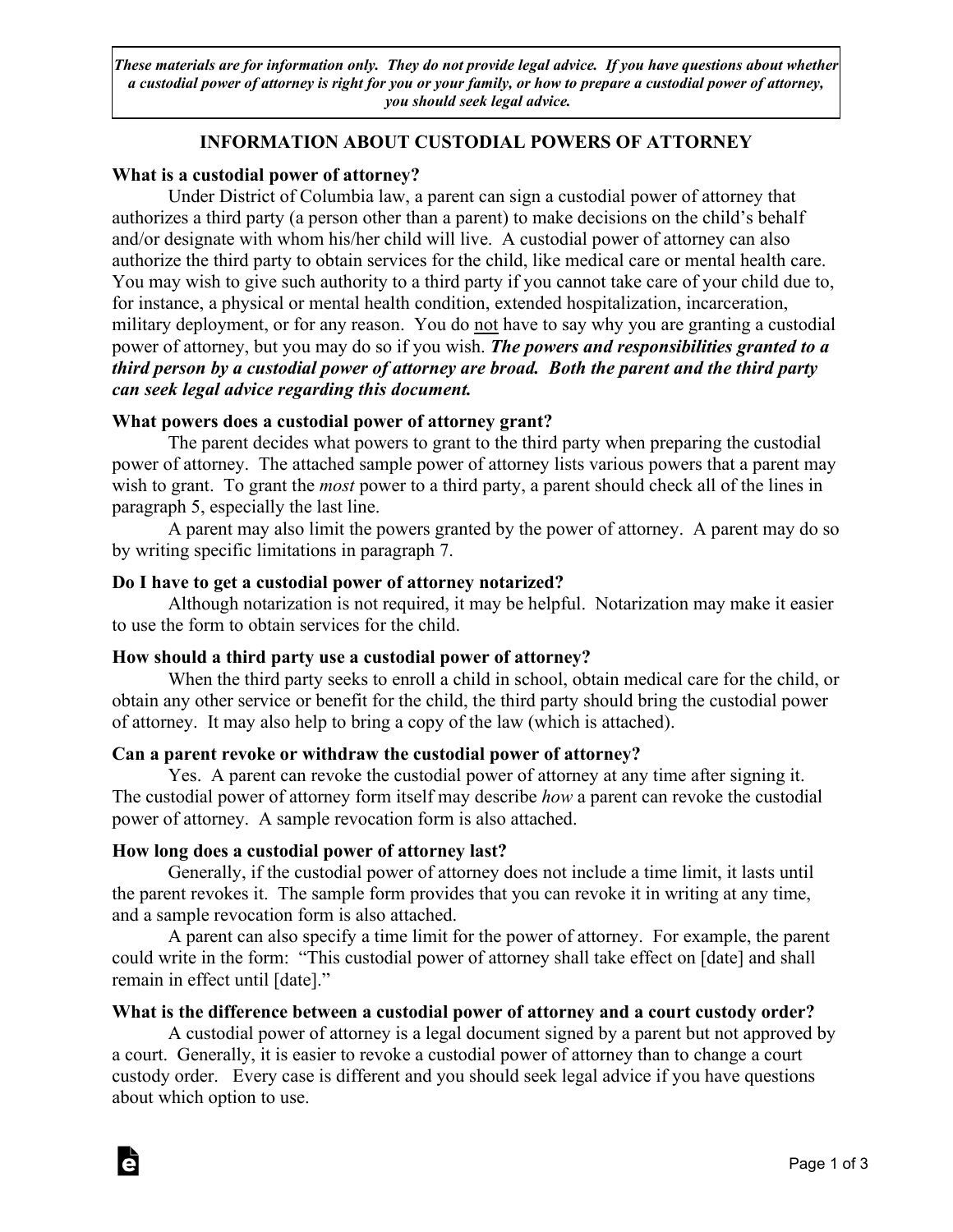## **DISTRICT OF COLUMBIA CUSTODIAL POWER OF ATTORNEY PURSUANT TO D.C. CODE § 21-2301**

| 1. |                                                                                                                      | I, $\frac{1}{\text{Parent's name}}$ , am the parent of the child(ren) listed below. There are no<br>court orders now in effect which would prohibit me from exercising the power that I now |  |
|----|----------------------------------------------------------------------------------------------------------------------|---------------------------------------------------------------------------------------------------------------------------------------------------------------------------------------------|--|
|    | seek to convey.                                                                                                      |                                                                                                                                                                                             |  |
| 2. | My address is:                                                                                                       |                                                                                                                                                                                             |  |
|    | <u> 1989 - Johann John Barn, mars eta industrial eta industrial eta industrial eta industrial eta industrial eta</u> |                                                                                                                                                                                             |  |
| 3. | Third party's name is an adult whose address is:                                                                     |                                                                                                                                                                                             |  |
| 4. |                                                                                                                      | I grant to Third party's name the parental rights and responsibilities listed below<br>regarding care, physical custody, and control of the following child(ren):                           |  |
|    | Name: 2008. 2008. 2010. 2010. 2010. 2010. 2010. 2010. 2010. 2010. 2010. 2010. 2010. 2010. 2010. 2010. 2010. 20       | Date of Birth:                                                                                                                                                                              |  |
|    |                                                                                                                      | Date of Birth:                                                                                                                                                                              |  |
|    |                                                                                                                      | Date of Birth:                                                                                                                                                                              |  |
|    |                                                                                                                      | Date of Birth:                                                                                                                                                                              |  |
|    | 5. I grant Third party's name these parental rights and responsibilities regarding the<br>above-listed child(ren):   |                                                                                                                                                                                             |  |
|    |                                                                                                                      | INITIAL THE LINE IN FRONT OF EACH POWER YOU ARE GRANTING. IF YOU DO<br>MOT WICH TO CD ANT A CRECIEIC ROWER. BO MOT IMITIAL THE LIME IN EROME OF                                             |  |

NOT WISH TO GRANT A SPECIFIC POWER, DO NOT INITIAL THE LINE IN FRONT OF IT. YOU MAY, BUT NEED NOT, CROSS OUT EACH POWER THAT YOU DO NOT WISH TO GRANT.

\_\_\_ physical custody of the child(ren) listed above;

**d** 

\_\_\_ the authority to enroll the child(ren) listed above in school;

the authority to obtain educational records regarding the child(ren) listed above;

the authority to make all school-related decisions for the child(ren) listed above;

the authority to obtain medical, mental health, or dental records regarding the child(ren) listed above;

the authority to consent to medical, mental health, or dental treatment for the child(ren) listed above;

the authority to act as representative payee for any Social Security benefits for which the child(ren) listed above may be eligible;

the authority to receive any other benefits for which the child(ren) listed above may be eligible; and